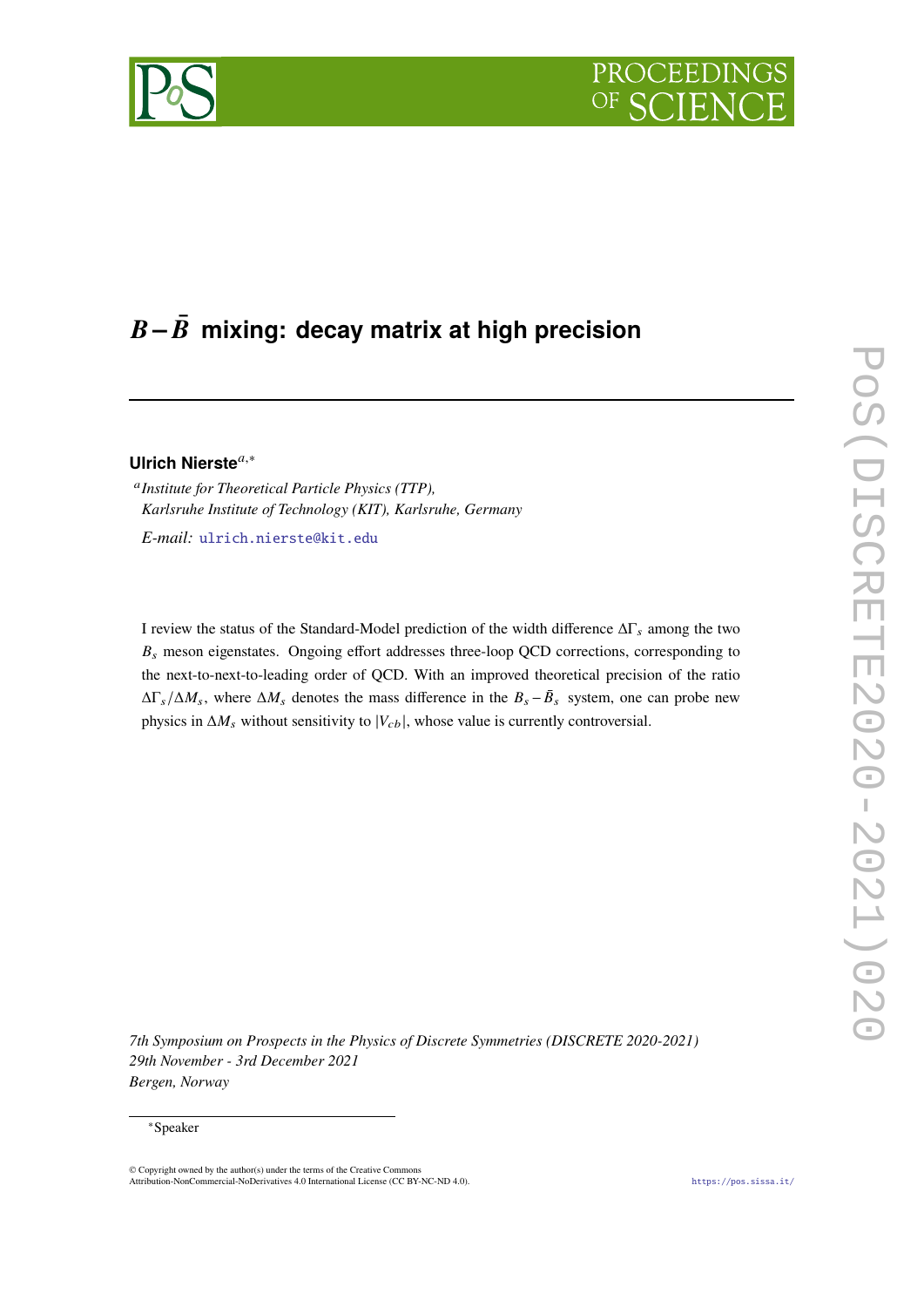<span id="page-1-0"></span>

**Figure 1:** Left:  $B_s - \bar{B}_s$  box diagram. A second diagram rotated by 90° is not shown. The right two diagrams are the corresponding diagrams in the effective  $|\Delta B| = 1$  theory.

The flavoured neutral mesons  $M = K$ ,  $D$ ,  $B_d$ ,  $B_s$  mix with their antiparticles  $\bar{M} = \bar{K}$ ,  $\bar{D}$ ,  $\bar{B}_d$ ,  $\bar{B}_s$ , with two important consequences: First, the mass eigenstates do not coincide with the flavour eigenstates. Second, a meson produced in the state  $|M\rangle$  evolves into a linear superposition of  $|M\rangle$ and  $|M\rangle$ . The corresponding time dependence features an oscillatory behaviour in addition to the usual exponential decay law. In this talk I discuss new calculations for  $B_s - \bar{B}_s$  mixing, but the results equally apply to  $B_d - \bar{B}_d$  mixing with trivial replacements of the corresponding elements of the Cabibbo-Kobayashi-Maskawa (CKM) matrix.

The time evolution of the two-state system  $(|B_s\rangle, |\bar{B}_s\rangle)$  is governed by two hermitian  $2 \times 2$ matrices, the mass matrix  $M^s$  and the decay matrix  $\Gamma^s$ . Upon diagonalisation of  $M^s - i\Gamma^s/2$  one finds the expression linking the mass eigenstates  $|B_L\rangle$  and  $|B_H\rangle$  to the flavour eigenstates  $|B_s\rangle,|\bar{B}_s\rangle$ . The mass eigenstates differ in their masses  $M_{H,L}$  and decay widths  $\Gamma_{H,L}$  with "L" and "H" standing for "light" and "heavy". The mass and width differences  $\Delta M_s = M_H - M_L$  and  $\Delta \Gamma_s = \Gamma_L - \Gamma_H$ are related to the off-diagonal elements  $M_{12}^s$  and  $\Gamma_{12}^s$  as

<span id="page-1-1"></span>
$$
\Delta M_s \simeq 2|M_{12}^s|, \qquad \frac{\Delta \Gamma_s}{\Delta M_s} = -\text{Re}\frac{\Gamma_{12}^s}{M_{12}^s} \,. \tag{1}
$$

The Standard Model (SM) predictions for  $M_{12}^s$  and  $\Gamma_{12}^s$  are calculated from the dispersive and absorptive parts of the box diagram in Fig. [1,](#page-1-0) respectively. To find  $\Gamma_{12}^{s}$  one must therefore only consider diagrams with the light  $u$ ,  $c$  quarks, while box diagrams with one or two internal  $t$  quarks will only contribute to  $M_{12}^s$ . To properly accomodate strong interaction effects one employs operator product expansions (OPE) to separate the physics from different energy scales. In the first step one matches the SM to an effective theory with  $|\Delta B| = 1$  operators [\[1\]](#page-4-0), where B is the beauty quantum number. The dependence of the SM *b* decay amplitudes on the masses  $M_W$  and  $m_t$  is contained in the Wilson coefficients multiplying these operators. The most important operators, *i.e.* those with the largest coefficients, are the current-current operators  $Q_1$  and  $Q_2$  pictorially found by contracting the W boson line connecting the  $\bar{b}_L \gamma^\mu c$  and  $\bar{c}_L \gamma^\mu s$  currents to a point.  $Q_1$  and  $Q_2$ differ in their colour indices; both operators are needed to properly accomodate QCD corrections. The  $B_s - \bar{B}_s$  mixing diagrams (to leading order (LO) in QCD) in the effective  $|\Delta B| = 1$  theory are also shown in Fig. [1.](#page-1-0) The second OPE employed in the calculation is the Heavy Quark Expansion (HQE) [\[2\]](#page-4-1), which expresses the  $B_s \to \bar{B}_s$  transition amplitude as an expansion in  $\Lambda_{\rm QCD}/m_b$ , where  $\Lambda_{\text{OCD}} \sim 400 \text{ MeV}$  is the fundamental scale of QCD and  $m_b$  is the b quark mass. The latter enters the problem as a hard momentum flowing through diagrams in Fig. [1.](#page-1-0) The HQE involves local  $\Delta B = 2$ operators, now found by contracting the hard loop to a point. In the leading order of  $\Lambda_{\text{QCD}}/m_b$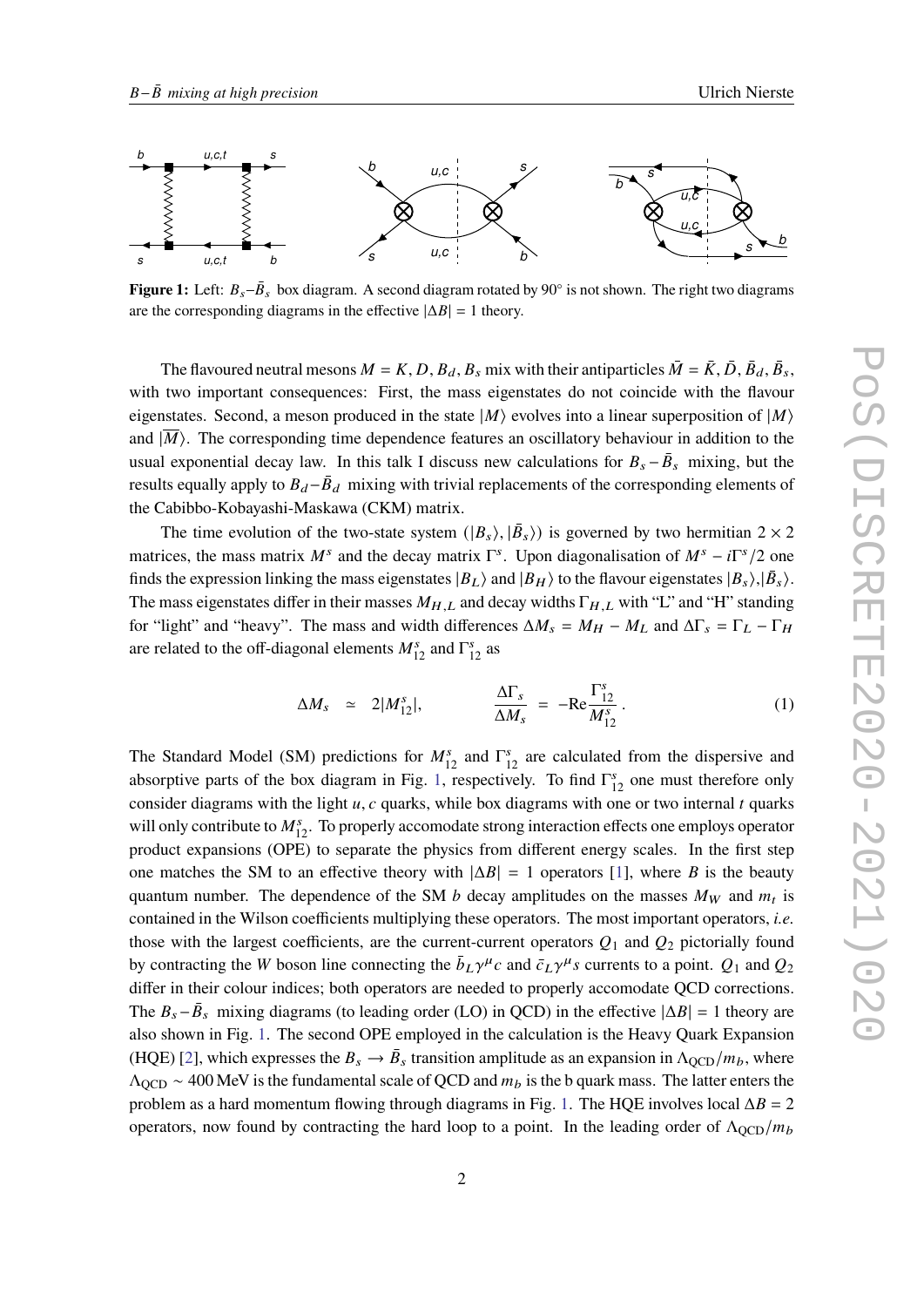<span id="page-2-0"></span>

**Figure 2:** NLO diagrams in the  $|\Delta B| = 2$  theory. Infrared singularities cancel with those of the corresponding two-loop diagrams of the  $|\Delta B| = 1$  theory, so that the desired coefficients  $H^{cc}(z)$  and  $\widetilde{H}_{S}^{cc}(z)$  are infraredfinite.

("leading power") one encounters

$$
Q = \bar{s}_i \gamma_\mu (1 - \gamma_5) b_i \ \bar{s}_j \gamma^\mu (1 - \gamma_5) b_j, \qquad \widetilde{Q}_S = \bar{s}_i (1 + \gamma_5) b_j \ \bar{s}_j (1 + \gamma_5) b_i \tag{2}
$$

where  $i$ ,  $j$  are colour indices. One finally finds

$$
\Gamma_{12}^s = -(V_{cb}V_{cs}^*)^2 \frac{G_F^2 m_b^2}{24\pi M_{B_s}} \left[ H^{cc}(z) \langle B_s | Q | \bar{B}_s \rangle + \widetilde{H}_S^{cc}(z) \langle B_s | \widetilde{Q}_S | \bar{B}_s \rangle \right] + \dots \tag{3}
$$

with  $z = (m_c/m_b)^2$  and the ellipses denoting higher-order terms in  $\Lambda_{\rm QCD}/m_b$  and CKM-suppressed contributions. To obtain next-to-leading order (NLO) QCD corrections to the Wilson coefficients  $H^{cc}(z)$  and  $\widetilde{H}_S^{cc}(z)$  one must add a gluon to the diagrams in Fig. [1](#page-1-0) and further calculate the one-loop diagrams on the effective theory side with one gluon dressing Q or  $\tilde{Q}_S$ , see Fig. [2.](#page-2-0) The prediction of  $\Gamma_{12}^s$  in Eq. [\(1\)](#page-1-1) to leading power finally requires the calculation of two non-perturbative quantities,  $\langle B_s | Q | \bar{B}_s \rangle$  and  $\langle B_s | \bar{Q}_s | \bar{B}_s \rangle$  with the help of lattice QCD [\[3\]](#page-4-2) or QCD sum rules [\[4,](#page-4-3) [5\]](#page-4-4).

The prediction of  $\Delta M_s \simeq 2|M_{12}^s|$  is conceptually simpler, the box diagram (at NLO dressed with one gluon) is directly matched to Q and the only non-perturbative input needed is  $\langle B_s | Q | \bar{B}_s \rangle$ . The predictions of both  $M_{12}^s$  and  $\Gamma_{12}^s$  are sums of terms of the form

<span id="page-2-1"></span>
$$
(V_{tb}V_{ts}^*)^2 \times \text{perturbative coefficient} \times \text{hadronic matrix element} \tag{4}
$$

where  $V_{cb}V_{cs}^* \simeq -V_{tb}V_{ts}^*$  has been used.  $\Delta M_s$  is highly sensitive to new physics stemming from virtual effects of heavy particles, probing particle masses beyond 100 TeV. But the uncertainty of the SM theory prediction exceeds the 0.03% error of the measurment

<span id="page-2-2"></span>
$$
\Delta M_s^{\text{exp}} = (17.7656 \pm 0.0057) \text{ ps}^{-1} \qquad [6]
$$
 (5)

by far: The hadronic matrix element [\[3\]](#page-4-2) contributes 4% to the theory uncertainty and, more importantly, the prediction of  $\Delta M_s$  is affected by the  $|V_{cb}|$  tragedy, *i.e.* the unresolved discrepancy between the values for  $|V_{cb}|$  inferred from inclusive [\[7\]](#page-4-6) and exclusive [\[8\]](#page-4-7) decays. CKM unitarity determines  $|V_{ts}| \simeq |V_{cb}|$  and the  $|V_{cb}|$  dispute means 15% error in  $\Delta M_s$  from the prefactor  $|V_{ts}|^2$  in Eq. [\(4\)](#page-2-1).

The experimental value for the width difference is

$$
\Delta\Gamma_s^{\exp} = (0.082 \pm 0.005) \text{ ps}^{-1} \qquad [9], \qquad (6)
$$

where the quoted number for  $\Delta\Gamma_s^{exp}$  is derived from data of LHCb [\[10\]](#page-4-9), CMS [\[11\]](#page-4-10), ATLAS [\[12\]](#page-4-11), CDF [\[13\]](#page-4-12), and DØ [\[14\]](#page-5-0). The CKM factor  $|V_{tb}V_{ts}|^2$  drops out from the ratio  $\Delta\Gamma_s/\Delta M_s$  and also the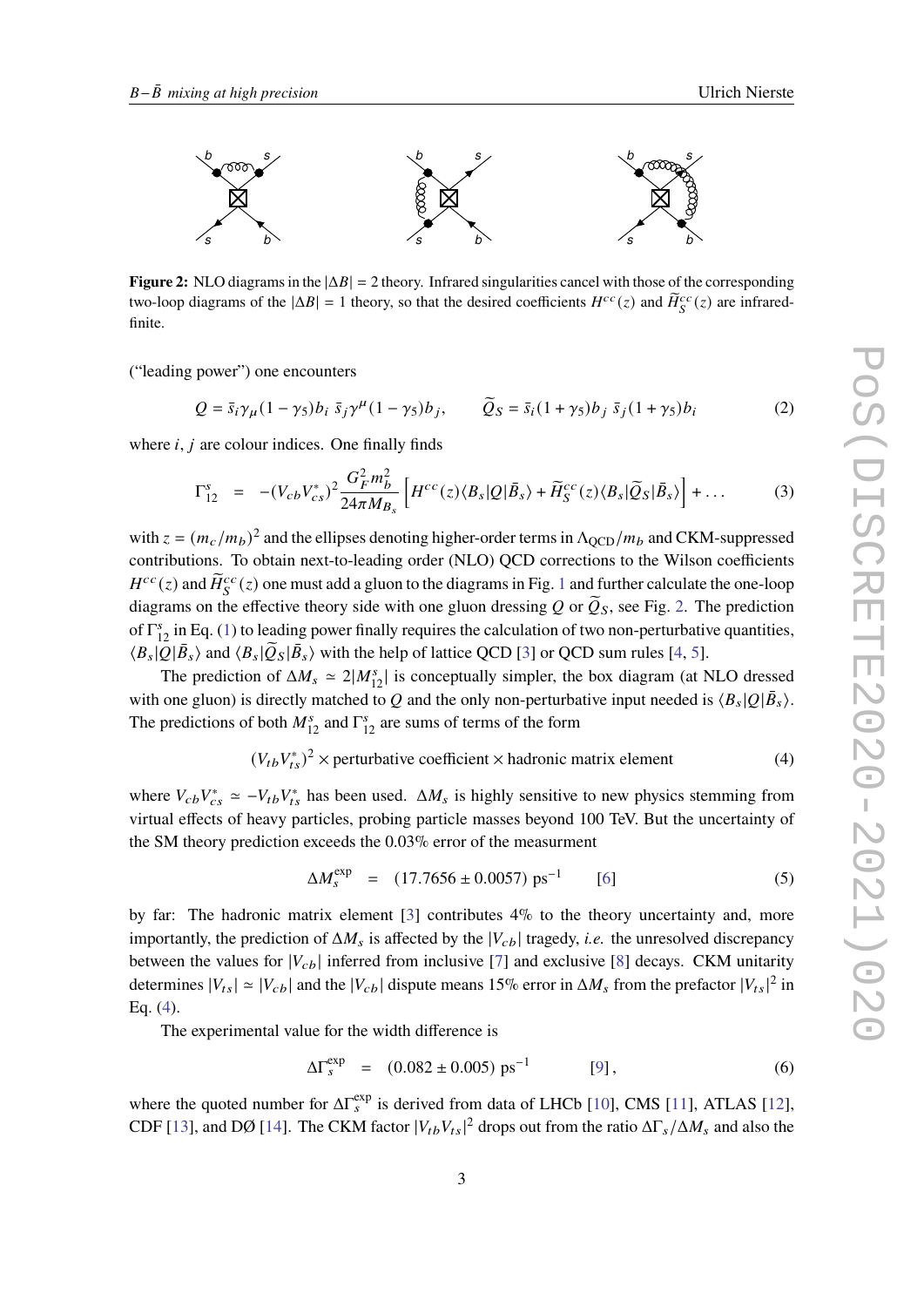hadronic matrix elements largely cancel from this quantity. Thus by confronting  $\Delta\Gamma_s^{\rm exp}/\Delta M_s^{\rm exp}$  with a precise theory prediction for  $\Delta \Gamma_s / \Delta M_s$  we can both bypass the controversy on  $|V_{cb}|$  and eliminate a source of hadronic uncertainty.

Using the NLO results of Refs. [\[15–](#page-5-1)[18\]](#page-5-2) and state-of-the-art lattice-QCD computations of  $\langle B_s | Q | \bar{B}_s \rangle$  and  $\langle B_s | \tilde{Q}_S | \bar{B}_s \rangle$  one finds [\[19\]](#page-5-3)

<span id="page-3-0"></span>
$$
\Delta\Gamma_s = \left(0.077 \pm 0.015_{\text{pert}} \pm 0.002_{\text{had}} \pm 0.017_{\Delta_{\text{QCD}}/m_b}\right) \text{ GeV} \qquad \text{(pole)}
$$
  

$$
\Delta\Gamma_s = \left(0.088 \pm 0.011_{\text{pert}} \pm 0.002_{\text{had}} \pm 0.014_{\Delta_{\text{QCD}}/m_b}\right) \text{ GeV} \qquad (\overline{\text{MS}}). \tag{7}
$$

Here "pole" and " $\overline{\text{MS}}$ " refers to different renormalisation schemes. The three errors denote the perturbative uncertainty, the errors from  $\langle B_s | Q | \bar{B}_s \rangle$  and  $\langle B_s | \tilde{Q}_s | \bar{B}_s$ , as well as the sub-leading power corrections. The predictions use the calculated  $\Delta \Gamma_s / \Delta M_s$  multiplied by  $\Delta M_s^{\text{exp}}$  in Eq. [\(5\)](#page-2-2). Both the perturbative error and the scheme dependence indicate that an NNLO calculation is mandatory to match the accuracy of the measurement. Furthermore, better lattice calculations [\[20\]](#page-5-4) and a NLO calculation of the sub-leading-power corrections are needed to decrease the uncertainty in Eq. [\(7\)](#page-3-0).

The progress since Refs. [\[15–](#page-5-1)[18\]](#page-5-2) comprises NNLO corrections enhanced by the number  $N_f$ of active quark flavours [\[19,](#page-5-3) [21\]](#page-5-5) and two-loop results with one current-current and one penguin operator [\[22\]](#page-5-6). The four-quark penguin operators  $Q_{3-6}$  have Wilson coefficients which are much smaller than those of  $Q_{1,2}$  and the chromomagnetic penguin operator contributes with a suppression factor of  $\alpha_s$ . After the conference the remaining missing two-loop contributions, with two insertions of penguin operators [\[23\]](#page-5-7), and the full NNLO corrections with two current-current operators have been completed [\[24\]](#page-5-8). The NNLO corrections of Refs. [\[19,](#page-5-3) [21,](#page-5-5) [24\]](#page-5-8) involve three-loop diagrams which have been calculated in an expansion in  $z = (m_c/m_b)^2$  to orders  $z^0$  and  $z^1$ . This expansion is also used in Refs. [\[22,](#page-5-6) [23\]](#page-5-7).

In conclusion,  $B_s - \bar{B}_s$  mixing is highly sensitive to virtual effects of new physics, with a reach to particle masses of 100 TeV and more. The theory prediction for  $\Delta M_s$  is currently limited by the uncertainties of  $|V_{cb}|$  and, to less extent, of the hadronic matrix element  $\langle B_s | Q | \bar{B}_s \rangle$ . The precise measurement of  $\Delta\Gamma_s$  calls for a better theory prediction; with the results of Refs. [\[19,](#page-5-3) [21,](#page-5-5) [24\]](#page-5-8) one of the two major uncertainties is pushed below the experimental error. The other one stems from the power-suppressed contributions and will be reduced once the lattice calculations [\[20\]](#page-5-4) become more accurate and the Wilson coefficientes of power-suppressed operators are calculated to NLO. With precise experimental and theoretical values for  $\Delta\Gamma_s$  the ratio  $\Delta\Gamma_s/\Delta M_s$  will be an excellent quantity to probe new physics in  $\Delta M_s$ , because this ratio is not affected by the exclusive-vs-inclusive controversy on the value of  $|V_{cb}|$ . For the latest numerical theory predictions for  $\Delta\Gamma_s/\Delta M_s$  I refer the reader to Refs. [\[23,](#page-5-7) [24\]](#page-5-8).

#### **Acknowledgements**

The presented research was supported by the Deutsche Forschungsgemeinschaft (DFG, German Research Foundation) under grant 396021762 — TRR 257 "Particle Physics Phenomenology after the Higgs Discovery".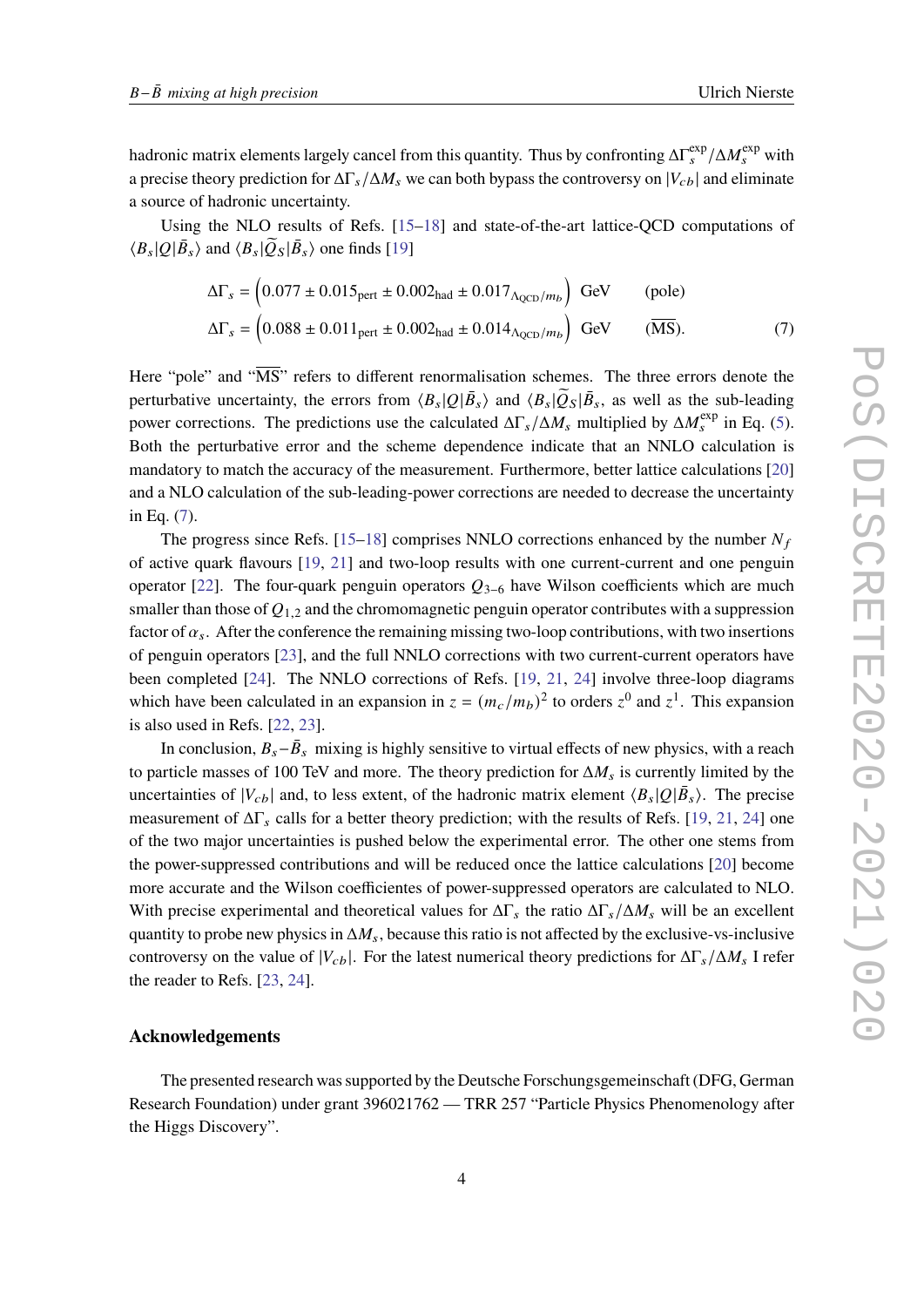#### **References**

- <span id="page-4-0"></span>[1] F. J. Gilman and M. B. Wise, *Effective Hamiltonian for* Δ = 1 *Weak Nonleptonic Decays in the Six Quark Model,* Phys. Rev. D **20** (1979), 2392 doi:10.1103/PhysRevD.20.2392.
- <span id="page-4-1"></span>[2] V. A. Khoze, M. A. Shifman, N. G. Uraltsev and M. B. Voloshin, *On Inclusive Hadronic Widths of Beautiful Particles,* Sov. J. Nucl. Phys. **46** (1987), 112.
- <span id="page-4-2"></span>[3] R. J. Dowdall, C. T. H. Davies, R. R. Horgan, G. P. Lepage, C. J. Monahan, J. Shigemitsu and M. Wingate, *Neutral B-meson mixing from full lattice QCD at the physical point,* Phys. Rev. D **100** (2019) no.9, 094508 doi:10.1103/PhysRevD.100.094508 [arXiv[:1907.01025](https://arxiv.org/abs/1907.01025) [hep-lat]].
- <span id="page-4-3"></span>[4] M. Kirk, A. Lenz and T. Rauh, *Dimension-six matrix elements for meson mixing and lifetimes from sum rules,* JHEP **12** (2017), 068 [erratum: JHEP **06** (2020), 162] doi:10.1007/JHEP12(2017)068 [arXiv[:1711.02100](https://arxiv.org/abs/1711.02100) [hep-ph]].
- <span id="page-4-4"></span>[5] D. King, A. Lenz and T. Rauh,  $B_s$  *mixing observables and*  $|V_{td}/V_{ts}|$  *from sum rules,* JHEP 05 (2019), 034 doi:10.1007/JHEP05(2019)034 [arXiv[:1904.00940](https://arxiv.org/abs/1904.00940) [hep-ph]].
- <span id="page-4-5"></span>[6] R. Aaij *et al.* [LHCb], *Precise determination of the*  $B_s^0$ - $\overline{B}_s^0$  *oscillation frequency*, Nature Phys. **18** (2022) no.1, 1-5 doi:10.1038/s41567-021-01394-x [arXiv[:2104.04421](https://arxiv.org/abs/2104.04421) [hep-ex]].
- <span id="page-4-6"></span>[7] P. Gambino, K. J. Healey and S. Turczyk, *Taming the higher power corrections in semileptonic B decays,* Phys. Lett. B **763** (2016), 60-65 doi:10.1016/j.physletb.2016.10.023 [arXiv[:1606.06174](https://arxiv.org/abs/1606.06174) [hep-ph]].
- <span id="page-4-7"></span>[8] Y. Aoki, T. Blum, G. Colangelo, S. Collins, M. Della Morte, P. Dimopoulos, S. Dürr, X. Feng, H. Fukaya and M. Golterman, *et al. FLAG Review 2021,* [arXiv[:2111.09849](https://arxiv.org/abs/2111.09849) [hep-lat]].
- <span id="page-4-8"></span>[9] *Heavy Flavor Averaging Group (HFLAV)*, https://hflav-eos.web.cern.ch/hflav-eos/osc/PDG\_2020/\# DMS
- <span id="page-4-9"></span>[10] R. Aaij *et al.* [LHCb], *Updated measurement of time-dependent CP-violating observables in*  $B_s^0 \to J/\psi K^+ K^-$  *decays,* Eur. Phys. J. C 79 (2019) no.8, 706 [erratum: Eur. Phys. J. C 80 (2020) no.7, 601] [arXiv[:1906.08356](https://arxiv.org/abs/1906.08356) [hep-ex]].
- <span id="page-4-10"></span>[11] A. M. Sirunyan *et al.* [CMS], *Measurement of the CP-violating phase*  $\phi_s$  *in the*  $B_s^0 \rightarrow$ *J*/ $\psi \phi(1020) \rightarrow \mu^+ \mu^- K^+ K^-$  *channel in proton-proton collisions at*  $\sqrt{s} = 13$  *TeV, Phys. Lett. B* **816** (2021), 136188, doi:10.1016/j.physletb.2021.136188 [arXiv[:2007.02434](https://arxiv.org/abs/2007.02434) [hep-ex]].
- <span id="page-4-11"></span>[12] G. Aad *et al.* [ATLAS], *Measurement of the CP-violating phase*  $\phi_s$  *in*  $B_s^0 \rightarrow J/\psi \phi$  *decays in ATLAS at 13 TeV,* Eur. Phys. J. C **81** (2021) no.4, 342 doi:10.1140/epjc/s10052-021-09011-0 [arXiv[:2001.07115](https://arxiv.org/abs/2001.07115) [hep-ex]].
- <span id="page-4-12"></span>[13] T. Aaltonen *et al.* [CDF], *Measurement of the Bottom-Strange Meson Mixing Phase in the Full CDF Data Set,* Phys. Rev. Lett. **109** (2012), 171802, doi:10.1103/PhysRevLett.109.171802 [arXiv[:1208.2967](https://arxiv.org/abs/1208.2967) [hep-ex]].